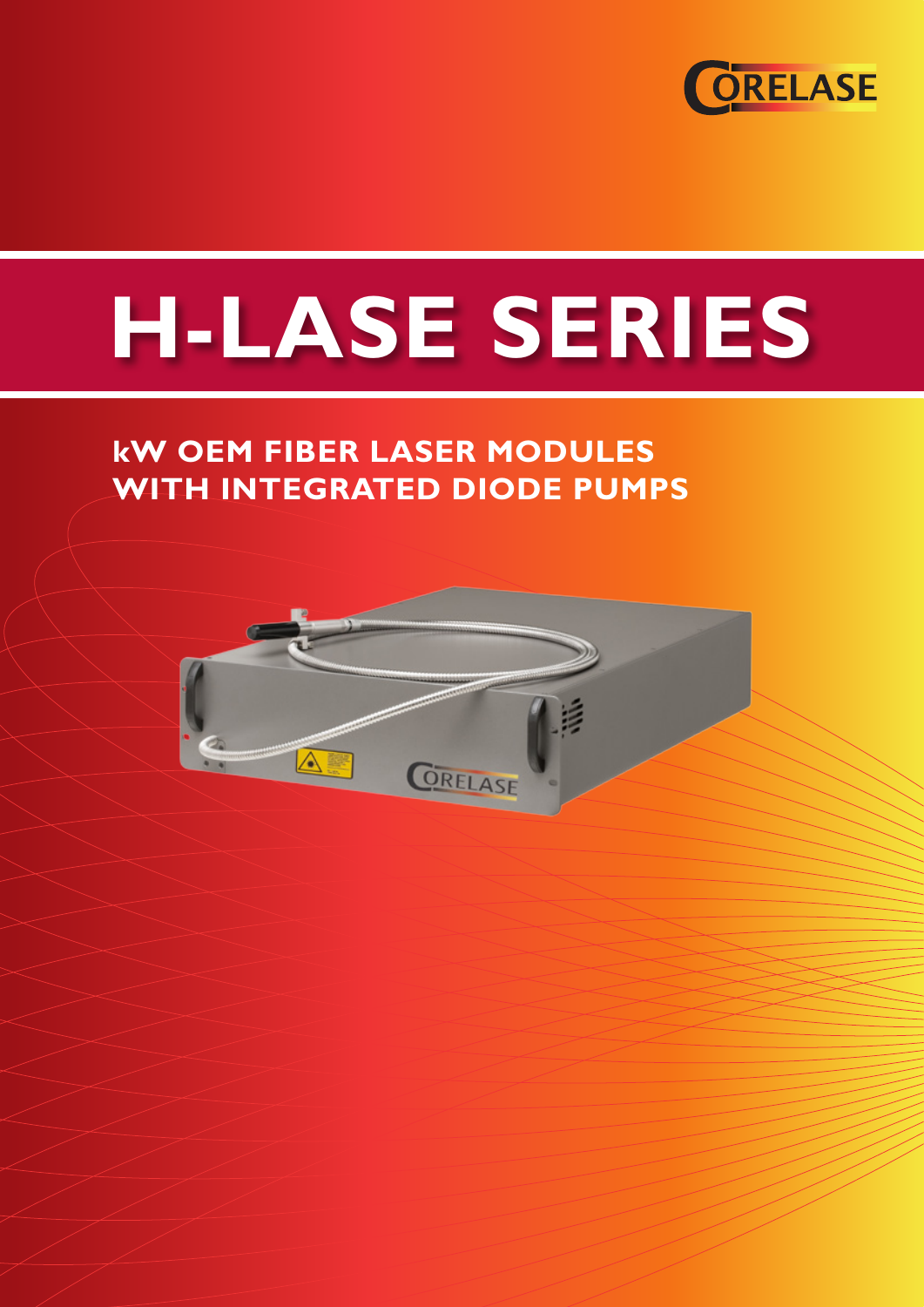

# **H-LASE FIBER LASER SERIES**

## FLEXIBLE

The new H-LASE series provides customers **unique freedom to design** the most ideal electronics and control software for their specific high power welding cutting or drilling application. This superior flexibility results in **increased total performance** and **reduced cost and size**.

## SCALABLE

H-LASE fiber laser module is based on up to 2 kW single oscillator. Scalable output powers up to 8 kW with **best-in-class power range (1–100%)** provide functionality and flexibility needed in high precision processing with wide range of materials. **Modular design** enables intelligent and cost effective solution.

## EFFICIENT

The new OEM series is providing **high beam quality** (BPP < 0.4 single mode) throughout the whole dynamic operating range. **Industry leading optical to optical conversion efficiency** (typical > 80%) enables **high wall plug efficiency** for the system.

| <b>H-LASE SPECIFICATIONS</b>                                           |                                                                  |                          |                                                 |                     |                        |                        |
|------------------------------------------------------------------------|------------------------------------------------------------------|--------------------------|-------------------------------------------------|---------------------|------------------------|------------------------|
| <b>H-LASE</b>                                                          | $1,5$ kW                                                         | 2 kW SM                  | 2 kW MM                                         | 4 kW                | 6 kW                   | 8 kW                   |
| Power rating (W)                                                       | 1500                                                             | 2 0 0 0                  | 2 0 0 0                                         | 4 000               | 6.000                  | 8 0 0 0                |
| Output power tunabilit                                                 | $I - 100%$                                                       |                          |                                                 |                     |                        |                        |
| Center wavelength                                                      | $1070$ nm + 5 nm                                                 |                          |                                                 |                     |                        |                        |
| Delivery fiber core                                                    | $20 \mu m$                                                       | $20 \mu m$               | 50 µm / 100 µm                                  | 50 µm / 100 µm      | $100 \mu m$            | $100 \mu m$            |
| Beam Parameter Product (BPP) <sup><math>+</math></sup> < 0.4 mm x mrad |                                                                  | $< 0.4$ mm $\times$ mrad | $< 2.5 / < 4$ mm x mrad $< 2.5 / < 4$ mm x mrad |                     | $<$ 4 mm $\times$ mrad | $<$ 4 mm $\times$ mrad |
| Output connector                                                       | OBH                                                              |                          |                                                 |                     |                        |                        |
| Delivery fiber length <sup>2</sup>                                     | 10 <sub>m</sub>                                                  | 5 <sub>m</sub>           | 20 <sub>m</sub>                                 | 20 <sub>m</sub>     | 20m                    | 20 <sub>m</sub>        |
| Number of laser cavities                                               |                                                                  |                          |                                                 | $2 +$ combiner      | $3 +$ combiner         | $4 +$ combiner         |
| <b>Electrical Specifications</b>                                       |                                                                  |                          |                                                 |                     |                        |                        |
| Input current max. (A) / module                                        | 40                                                               | 40                       | 40                                              | 40                  | 40                     | 40                     |
| Input voltage max. (V) / module                                        | Dependent on configuration and application                       |                          |                                                 |                     |                        |                        |
| Electrical-optical efficiency                                          | > 38%                                                            | > 38%                    | > 38%                                           | > 38%               | > 38%                  | > 38%                  |
| Minimum rise /fall time <sup>3</sup>                                   | $20 \mu s$                                                       |                          |                                                 |                     |                        |                        |
| Interfaces                                                             | Integrated power and temperature monitoring sensors              |                          |                                                 |                     |                        |                        |
| <b>Cooling interface</b>                                               |                                                                  |                          |                                                 |                     |                        |                        |
| Flow rate                                                              | Water cooling, 25 liter / minute / module, $+25 \pm 1^{\circ}$ C |                          |                                                 |                     |                        |                        |
| Fiber Laser Combiner                                                   | Water cooling, 5 liter / minute / module, $+25 \pm 1^{\circ}$ C  |                          |                                                 |                     |                        |                        |
| <b>QBH Delivery Cable</b>                                              | Water cooling, 1.7 liter / minute / module, +25 ± l°C            |                          |                                                 |                     |                        |                        |
| <b>Mechanical Interface</b>                                            |                                                                  |                          |                                                 |                     |                        |                        |
| Dimensions <sup>4</sup>                                                | 3 U and 596 mm deep                                              | 3 U and 596 mm deep      | 3 U and 596 mm deep                             | 7 U and 596 mm deep | 10 U and 596 mm deep   | 13 U and 596 mm deep   |
|                                                                        | 19" rack                                                         | 19" rack                 | 19" rack                                        | 19" rack            | 19" rack               | 19" rack               |
| Weight                                                                 | $\sim$ 45 kg                                                     | $\sim$ 45 kg             | $\sim$ 45 kg                                    | $\sim$ 120 kg       | $\sim$ 165 kg          | $\sim 210$ kg          |
| <b>Options</b>                                                         |                                                                  |                          |                                                 |                     |                        |                        |

Optics External optics and coupling units (Optoskand)

<sup>1</sup> Typical value, check details from factory

² With Optoskand QBH connector, check details from factory

3 Typical value, dependent on power supply 4 Up to 2 kW delivered as single units, for 4 kW, 6 kW and 8 kW check details from factory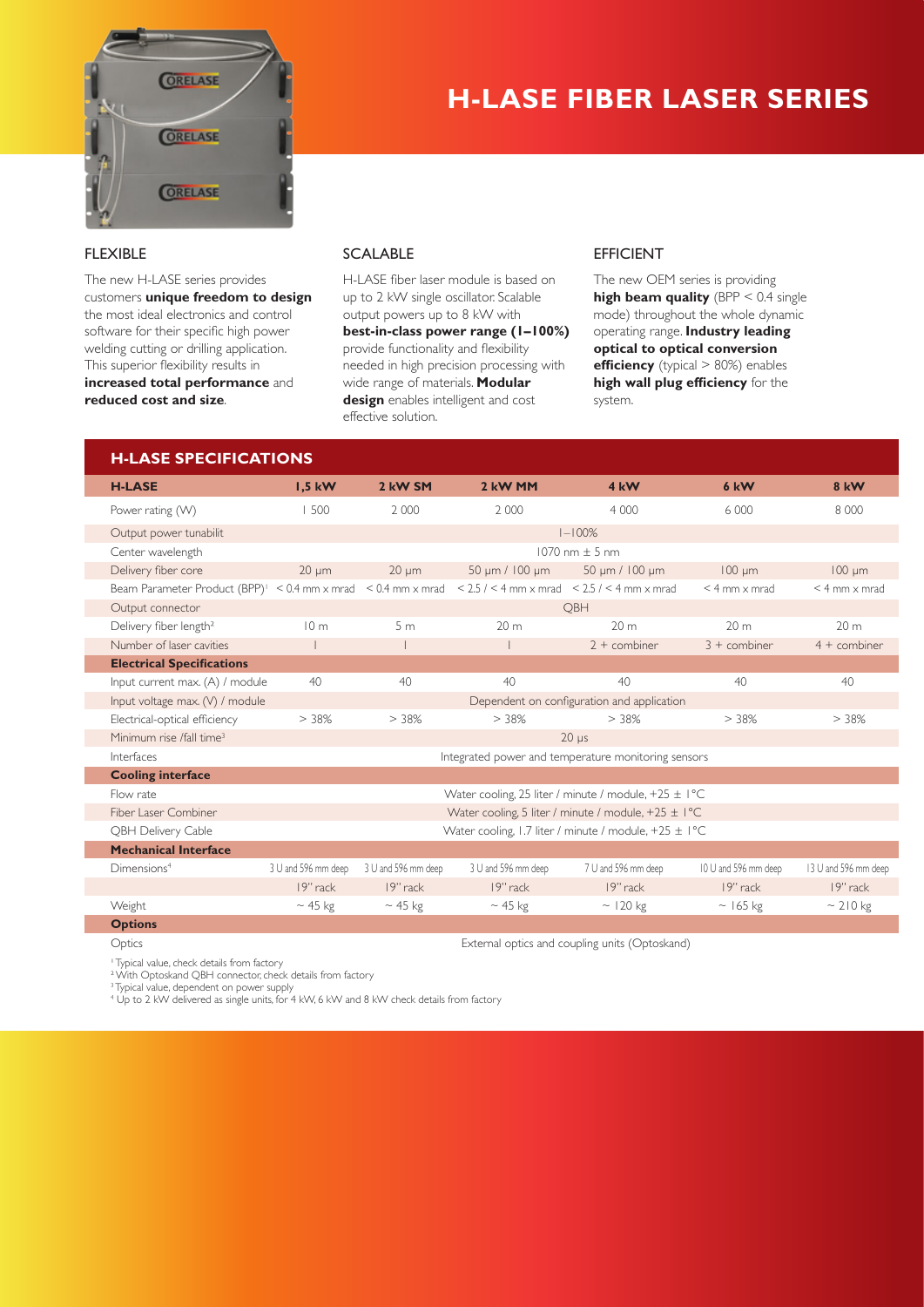## **H-LASE INTEGRATION**

## **H-LASE WITHIN CUSTOMER'S SYSTEM**

PROCESS AUTOMATION SYSTEM e.g CUTTING SYSTEM



## **H-LASE 4 kW–8 kW**

. . . . . . . . . . . . . . . .